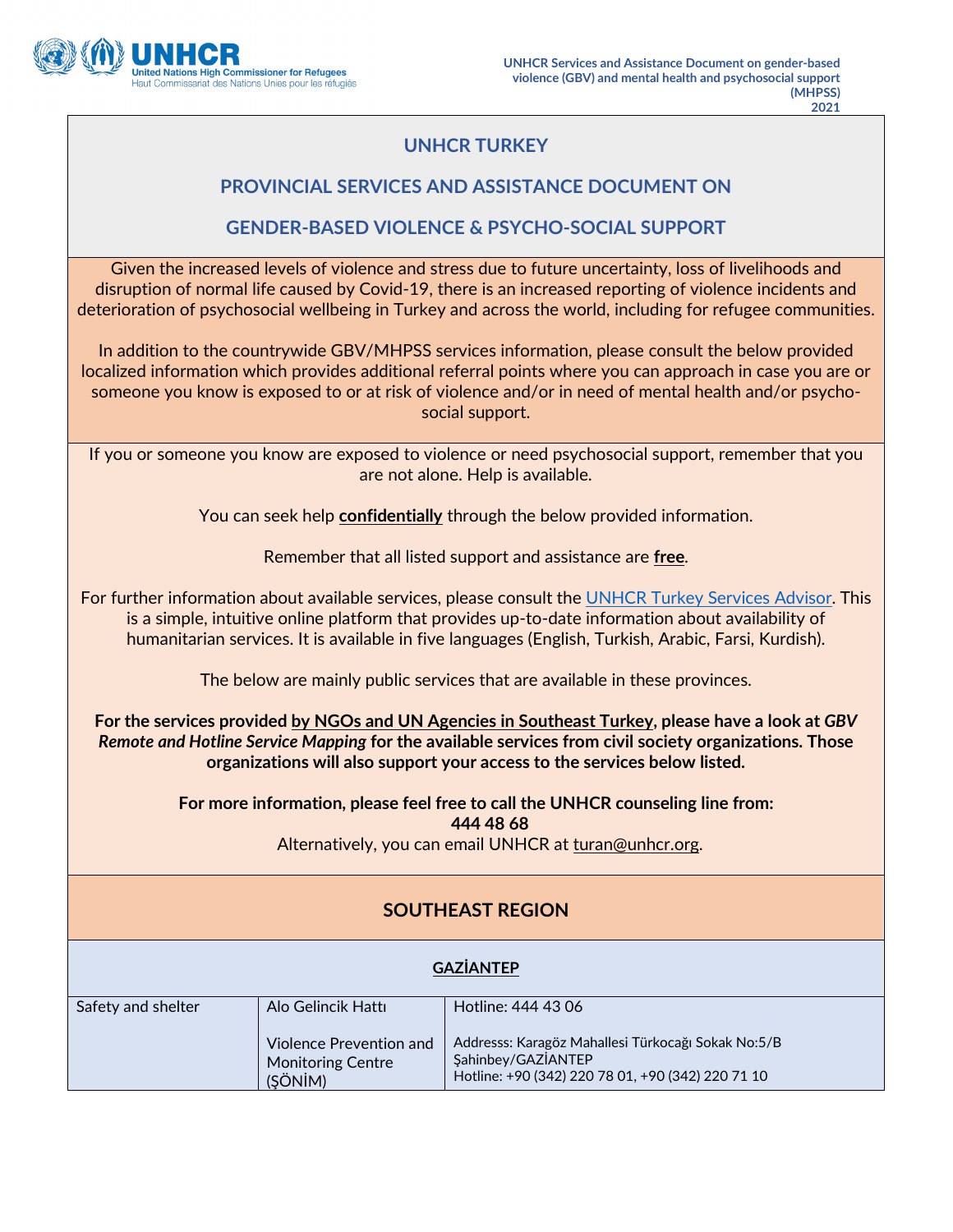

| <b>Public health services</b> | For Provincial Directorates of Health, District Directorates of Health, Family Health       |                                                                                             |
|-------------------------------|---------------------------------------------------------------------------------------------|---------------------------------------------------------------------------------------------|
|                               | Clinics, public hospitals and university hospitals close to your residence, please refer to |                                                                                             |
|                               | UNHCR Turkey Services Advisor: https://turkey.servicesadvisor.org/tr                        |                                                                                             |
| Legal assistance              | <b>Bar Associations</b>                                                                     | Hotline: (0342) 231 52 90                                                                   |
|                               |                                                                                             | Address: istasyon caddesi ticaret sarayı k:2, 27090                                         |
|                               |                                                                                             | Şahinbey/Gaziantep                                                                          |
|                               |                                                                                             |                                                                                             |
|                               |                                                                                             | Address: Fatih Mahallesi, Maresal Fevzi Çakmak Bulvarı                                      |
|                               | Gaziantep Legal Clinic                                                                      | No:159/A İpek Apartmanı Kat:1, 27060 Sehitkamil/Gaziantep                                   |
|                               | (UNHCR-UTBA project)                                                                        | Phone: (0342) 322 67 00\01                                                                  |
|                               |                                                                                             |                                                                                             |
| Livelihoods Support           | <b>Turkey Employment</b>                                                                    | Address: Emek, 19005. Cd. 2.Sok D:No:10, 27060                                              |
|                               | Agency (IŞKUR)                                                                              | Şehitkamil/Gaziantep                                                                        |
|                               |                                                                                             | Hotline: 444 75 87                                                                          |
| Mental Health and             | <b>Turkish Red Crescent</b>                                                                 | Budak MAh. Ali Fuat Cebesoy Bulv. Ahmet Maviş Apt.K:2 N:3                                   |
| Psycho-social Support         | (Kızılay)                                                                                   | Posta Kodu: Gaziantep Merkez/GAZIANTEP<br>+90 (342) 322 28 64                               |
|                               | <b>Turkish Red Crescent</b>                                                                 |                                                                                             |
|                               | (Kızılay) Community                                                                         | Address: 75. Yıl Mah.140. Cad. No: 217 / 1 Şahinbey /                                       |
|                               | Centre                                                                                      | <b>GAZIANTEP</b>                                                                            |
|                               |                                                                                             | Phone: 0342 232 07 01 - 02                                                                  |
|                               |                                                                                             |                                                                                             |
|                               |                                                                                             | <b>SANLIURFA</b>                                                                            |
|                               |                                                                                             |                                                                                             |
| Safety and shelter            | Alo Gelincik Hattı                                                                          | Hotline: 444 43 06                                                                          |
|                               |                                                                                             |                                                                                             |
|                               | <b>Violence Prevention and</b>                                                              | Address: Ahmet Yesevi Mahallesi 9821. Sokak No:135/1                                        |
|                               | <b>Monitoring Centre</b>                                                                    | Haliliye/ŞANLIURFA                                                                          |
|                               | (ŞÖNİM)                                                                                     | Hotline: (0414) 313 56 31                                                                   |
| <b>Specialized health</b>     | <b>Women and Girls' Safe</b>                                                                | <b>Makam WGSS</b>                                                                           |
| services                      | <b>Spaces</b>                                                                               | Address: Eyyüp Nebi Mh.3507 Sk. No:61 Eyyübiye                                              |
|                               |                                                                                             | Phone: 05418421711                                                                          |
| <b>Public health services</b> |                                                                                             | For Provincial Directorates of Health, District Directorates of Health, Family Health       |
|                               |                                                                                             | Clinics, public hospitals and university hospitals close to your residence, please refer to |
|                               |                                                                                             | <b>UNHCR Turkey Services Advisor: https://turkey.servicesadvisor.org/tr</b>                 |
| Legal assistance              | <b>Sanliurfa Bar Association</b>                                                            | Address: Pasabagi Mah. 775. Sok. 21D Haliliye/Sanliurfa                                     |
|                               |                                                                                             | Phone: (0414) 313 28 28                                                                     |
|                               |                                                                                             | Address: Ertugrul Gazi Mah. Yunus Emre Cad. 108A                                            |
|                               | Sanliurfa Legal Clinic                                                                      | Haliliye/Sanliurfa                                                                          |
|                               | (UNHCR-UTBA project)                                                                        | Phone: (0414) 312 35 35                                                                     |
|                               |                                                                                             | E-mail: hukukklinigi@barobirlik.org.tr                                                      |
| <b>Livelihoods Support</b>    | <b>Turkey Employment</b>                                                                    | For vocational training and employment opportunities, please                                |
|                               | Agency (IŞKUR)                                                                              | visit directorates or service centres (if any) of ISKUR in your                             |
|                               |                                                                                             | province. You may reach contact information here:                                           |
|                               |                                                                                             | https://www.iskur.gov.tr/iletisim                                                           |
| <b>Mental Health and</b>      | <b>Turkish Red Crescent</b>                                                                 | Address: Yenice Mh, 5002. Sk, No:10 Eyyübiye-Şanlıurfa                                      |
| <b>Psycho-social Support</b>  | (Kızılay) Community                                                                         | Phone: (0414) 215 53 24                                                                     |
|                               | <b>Centre Mental Health</b>                                                                 |                                                                                             |
|                               | <b>Unit</b>                                                                                 |                                                                                             |
|                               |                                                                                             |                                                                                             |
|                               |                                                                                             |                                                                                             |
|                               |                                                                                             |                                                                                             |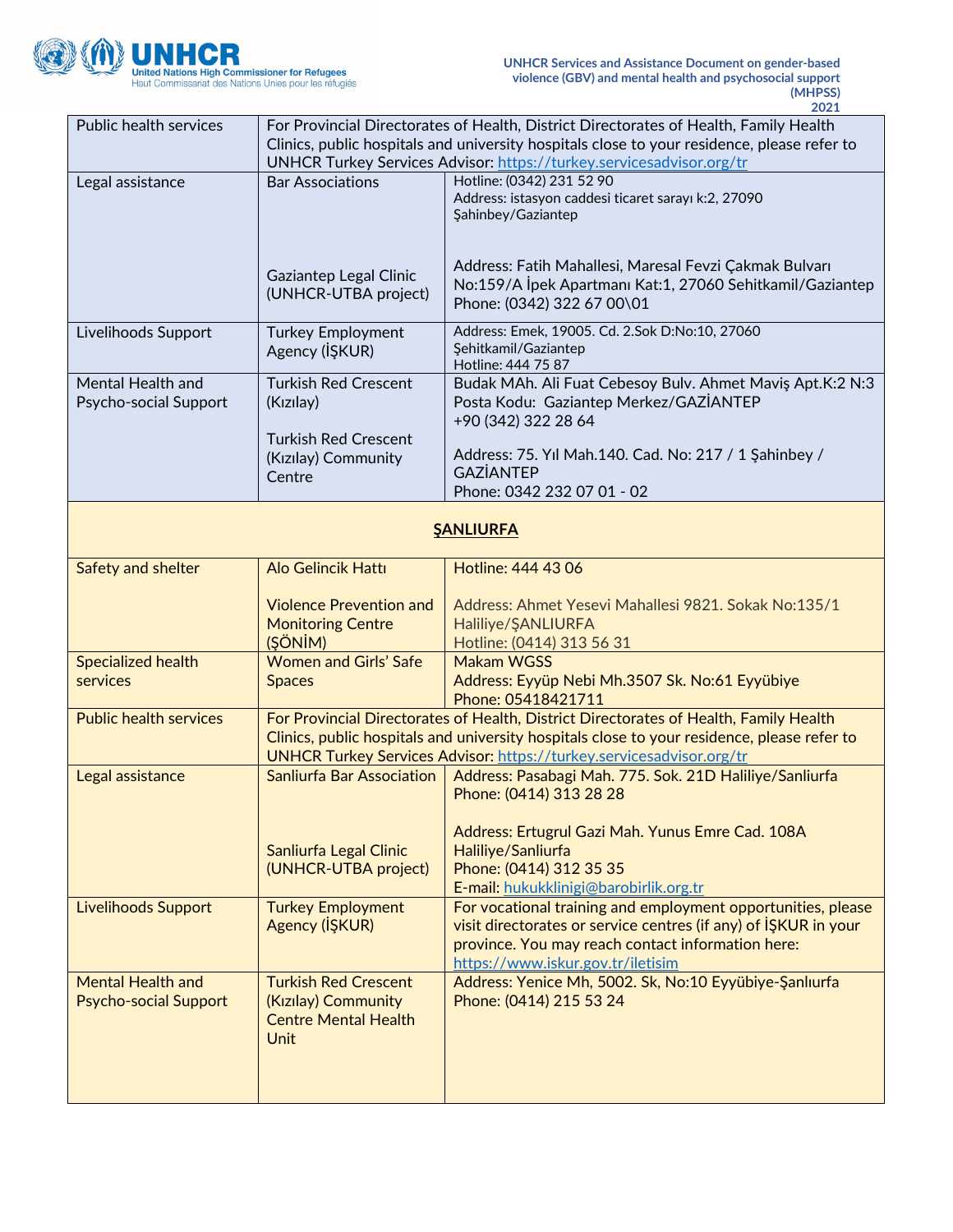

| <b>HATAY</b>                                      |                                                                                                                                                                                                                                                              |                                                                                                                                                                                                                                                              |
|---------------------------------------------------|--------------------------------------------------------------------------------------------------------------------------------------------------------------------------------------------------------------------------------------------------------------|--------------------------------------------------------------------------------------------------------------------------------------------------------------------------------------------------------------------------------------------------------------|
| Safety and shelter                                | Alo Gelincik Hattı                                                                                                                                                                                                                                           | Hotline: 444 43 06                                                                                                                                                                                                                                           |
|                                                   | <b>Violence Prevention and</b><br><b>Monitoring Centre</b><br>(ŞÖNİM)                                                                                                                                                                                        | Address: Akevler Mah. Ayşe Fitnat Hanım Cd. No.23<br>Antakya/ Hatay<br>Phone: (0326) 216 10 89                                                                                                                                                               |
| Specialized health<br>services                    | <b>Women and Girls' Safe</b><br>Spaces/ Strengthened<br><b>Migrant Health Centre</b>                                                                                                                                                                         | Esentepe Güçlendirilmiş Göçmen Sağlığı Merkezi<br>Address: Esentepe Mah. 23. Sok. No:7 Kartal Apt 3il e<br>Kat ANTAKYA/HATAY<br>Phone: 5494275530                                                                                                            |
|                                                   | Reyhanli Women and<br><b>Girls' Safe Spaces</b>                                                                                                                                                                                                              | Address: Yenişehir Mah Abdurrezzak Alkan Sok No 9 A-D<br><b>REYHANLI HATAY</b><br>Phone: 5051795845                                                                                                                                                          |
| <b>Public health services</b>                     |                                                                                                                                                                                                                                                              | For Provincial Directorates of Health, District Directorates of Health, Family Health<br>Clinics, public hospitals and university hospitals close to your residence, please refer to<br>UNHCR Turkey Services Advisor: https://turkey.servicesadvisor.org/tr |
| Legal assistance                                  | <b>Hatay Bar Association</b>                                                                                                                                                                                                                                 | Address: Hatay Adalet Sarayı Zemin Kat Antakya/Hatay<br>Phone: (0326) 215 18 77<br>(0326) 213 40 80                                                                                                                                                          |
|                                                   | Hatay Bar Association-<br><b>Women Rights</b><br>Commission                                                                                                                                                                                                  | Phone: 05345942343                                                                                                                                                                                                                                           |
|                                                   | Hatay Legal Clinic<br>(UNHCR-UTBA project)                                                                                                                                                                                                                   | Address: Şehitler mah, Kurtuluş cad, Yavuz Sk. 1/1,<br>Antakya/Hatay<br>Phone: 0326 216 11 44                                                                                                                                                                |
| Livelihoods Support                               | <b>Turkey Employment</b><br>Agency (IŞKUR)                                                                                                                                                                                                                   | For vocational training and employment opportunities, please<br>visit directorates or service centres (if any) of IŞKUR in your<br>province. You may reach contact information here:<br>https://www.iskur.gov.tr/iletisim                                    |
| Mental Health and<br><b>Psycho-social Support</b> | <b>Union of Medical Care</b><br>and Relief Organisations<br>(UOSSM)                                                                                                                                                                                          | Address: Yeni Mah.İstiklal Cad.No:9/64 Merkez<br>Reyhanlı/Hatay<br>Phone: 0 531 885 03 28                                                                                                                                                                    |
| Other (list as available:<br>NGOs, etc.)          | <b>Turkish Red Crescent</b><br>(Kızılay) Community<br>Centre                                                                                                                                                                                                 | Address: Bağlar Mh. Turgay Güdük Sk. Çifte Minare Camii<br>Yanı No: 21-22-23 Reyhanlı/HATAY<br>Phone: 0326 502 60 85                                                                                                                                         |
| <b>MARDIN</b>                                     |                                                                                                                                                                                                                                                              |                                                                                                                                                                                                                                                              |
| Safety and shelter                                | Alo Gelincik Hattı                                                                                                                                                                                                                                           | Hotline: 444 43 06                                                                                                                                                                                                                                           |
|                                                   | Violence Prevention and<br><b>Monitoring Centre</b><br>(ŞÖNİM)                                                                                                                                                                                               | Address: Yenişehir Mahallesi Kardelen Sokak No:8/B<br>Artuklu/MARDIN<br>Phone: (0482) 231 33 83                                                                                                                                                              |
| Public health services                            | For Provincial Directorates of Health, District Directorates of Health, Family Health<br>Clinics, public hospitals and university hospitals close to your residence, please refer to<br>UNHCR Turkey Services Advisor: https://turkey.servicesadvisor.org/tr |                                                                                                                                                                                                                                                              |
| Legal assistance                                  | <b>Mardin Bar Association</b>                                                                                                                                                                                                                                | Address: 13 Mart Mah. (Il Muftulugu arkasi) 48. Sok. No:8<br>Yenisehir/Mardin                                                                                                                                                                                |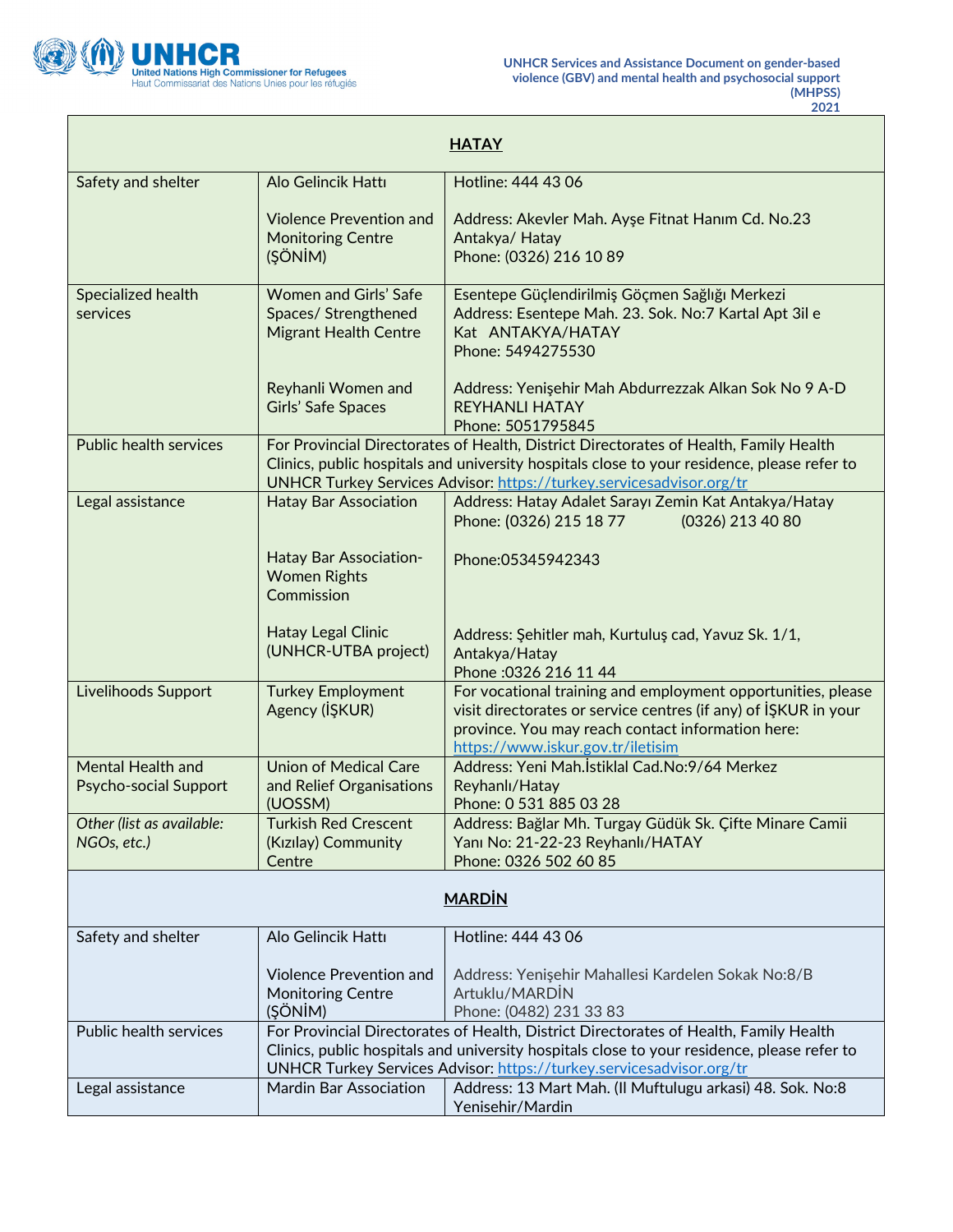

|                                            |                                                                                                                                                                                                                                                              | 2021                                                                                                                                                                                                                      |
|--------------------------------------------|--------------------------------------------------------------------------------------------------------------------------------------------------------------------------------------------------------------------------------------------------------------|---------------------------------------------------------------------------------------------------------------------------------------------------------------------------------------------------------------------------|
|                                            |                                                                                                                                                                                                                                                              | Phone: (0482) 213 60 43                                                                                                                                                                                                   |
| Livelihoods Support                        | <b>Turkey Employment</b><br>Agency (IŞKUR)                                                                                                                                                                                                                   | For vocational training and employment opportunities, please<br>visit directorates or service centres (if any) of ISKUR in your<br>province. You may reach contact information here:<br>https://www.iskur.gov.tr/iletisim |
| Mental Health and<br>Psycho-social Support | <b>Turkish Red Crescent</b><br>(Kızılay) Community<br>Centre Psycho-social<br><b>Support Unit</b>                                                                                                                                                            | Address: Latifiye Mh. 1. Cd. No:413 Artuklu-Mardin<br>Phone: (0482) 213 30 63                                                                                                                                             |
| <b>KİLİS</b>                               |                                                                                                                                                                                                                                                              |                                                                                                                                                                                                                           |
| Safety and shelter                         | Alo Gelincik Hattı                                                                                                                                                                                                                                           | Hotline: 444 43 06                                                                                                                                                                                                        |
|                                            | <b>Violence Prevention and</b><br><b>Monitoring Centre</b><br>(ŞÖNİM)                                                                                                                                                                                        | Address: İsmet Paşa Mahallesi Ali Metin Dirimtekin Caddesi<br>No:48 Merkez/KİLİS Hotline: +90 (348) 813 11 24                                                                                                             |
| <b>Public health services</b>              | For Provincial Directorates of Health, District Directorates of Health, Family Health<br>Clinics, public hospitals and university hospitals close to your residence, please refer to<br>UNHCR Turkey Services Advisor: https://turkey.servicesadvisor.org/tr |                                                                                                                                                                                                                           |
| Legal assistance                           | <b>Bar Associations</b>                                                                                                                                                                                                                                      | Kilis Adalet Sarayı Beşevler/KİLİS PHONE / FAX: 0 348 813<br>4976                                                                                                                                                         |
| Livelihoods Support                        | <b>Turkey Employment</b><br>Agency (IŞKUR)                                                                                                                                                                                                                   | For vocational training and employment opportunities, please<br>visit directorates or service centres (if any) of ISKUR in your<br>province. You may reach contact information here:<br>https://www.iskur.gov.tr/iletisim |
| Livelihoods Support                        | <b>Turkey Employment</b><br>Agency (IŞKUR)                                                                                                                                                                                                                   | Ekrem Çetin, Vali Güner Özmen Blv., 79000 Kilis Merkez/Kilis<br>Hotline: 444 75 87                                                                                                                                        |
| Mental Health and<br>Psycho-social Support | <b>Turkish Red Crescent</b><br>(Kızılay)                                                                                                                                                                                                                     | Ekrem Çetin Mah. Doğan Güreş Paşa Bulv. No:57 Posta<br>Kodu: 79000 Kilis Merkez/KİLİS<br>+90 (348) 813 12 20                                                                                                              |
| <b>KAHRAMANMARAŞ</b>                       |                                                                                                                                                                                                                                                              |                                                                                                                                                                                                                           |
| Safety and shelter                         | Alo Gelincik Hattı                                                                                                                                                                                                                                           | Hotline: 444 43 06                                                                                                                                                                                                        |
|                                            | Violence Prevention and<br><b>Monitoring Centre</b><br>(ŞÖNİM)                                                                                                                                                                                               | Address: Mimar Sinan Mahallesi Alparslan Türkeş Bulvarı No:78<br>Onikişubat/KAHRAMANMARAŞ<br>Hotline: +90 (344) 215 16 26, +90 (344) 215 16 10                                                                            |
| Public health services                     | For Provincial Directorates of Health, District Directorates of Health, Family Health<br>Clinics, public hospitals and university hospitals close to your residence, please refer to<br>UNHCR Turkey Services Advisor: https://turkey.servicesadvisor.org/tr |                                                                                                                                                                                                                           |
| Legal assistance                           | <b>Bar Associations</b>                                                                                                                                                                                                                                      | Binevler, Hanefi Mahçiçek Bulv. Yeni Adliye Sarayı, 46050<br>Merkez/Onikişubat/Kahramanmaraş<br>(0344) 211 11 27                                                                                                          |
| Livelihoods Support                        | <b>Turkey Employment</b><br>Agency (IŞKUR)                                                                                                                                                                                                                   | For vocational training and employment opportunities, please<br>visit directorates or service centres (if any) of ISKUR in your<br>province. You may reach contact information here:<br>https://www.iskur.gov.tr/iletisim |
| Livelihoods Support                        | <b>Turkey Employment</b><br>Agency (IŞKUR)                                                                                                                                                                                                                   | İsmet Paşa Mah. Borsa Cad. No: 5 KAHRAMANMARAŞ<br>444 75 87                                                                                                                                                               |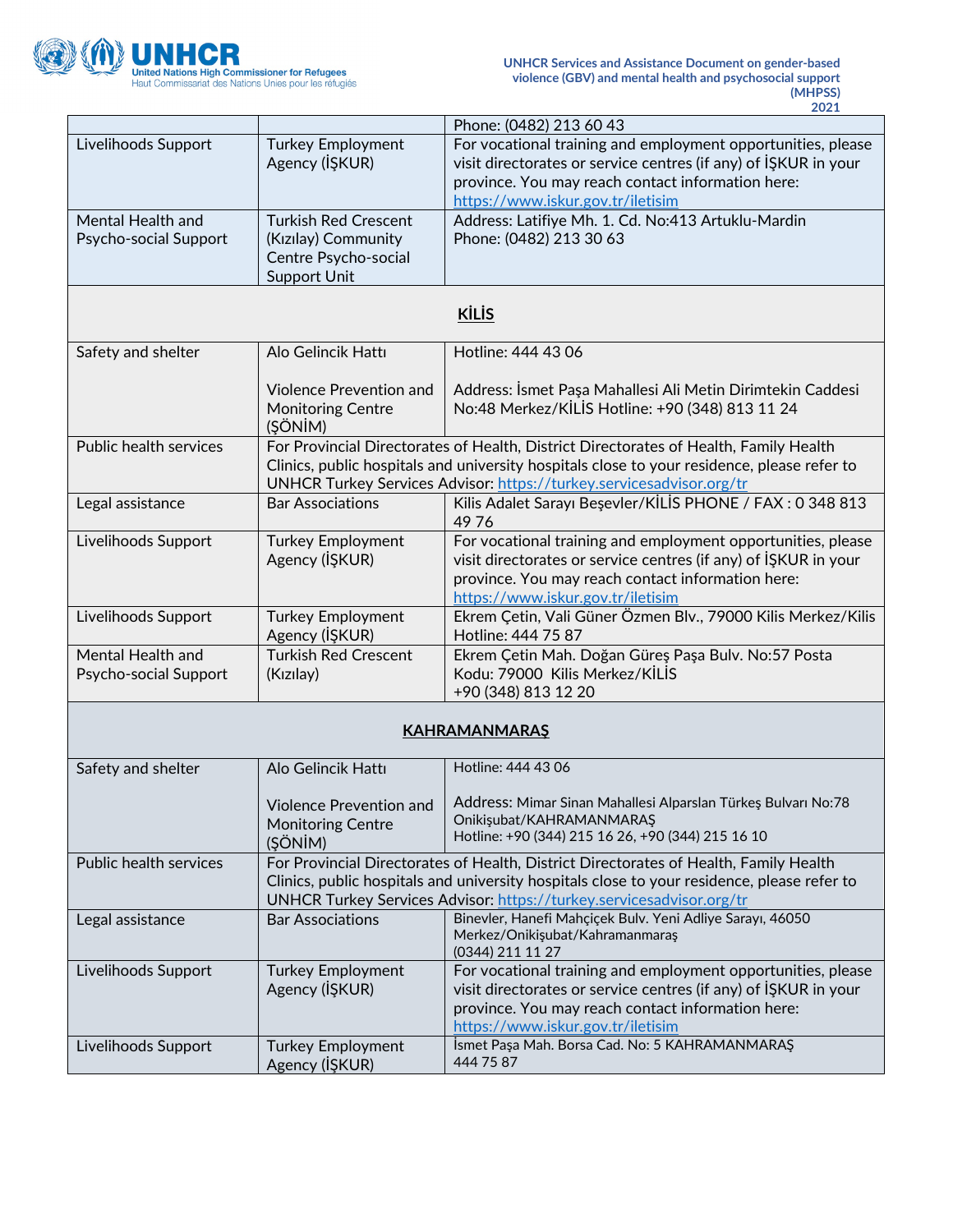

|                                                                                        |                                                                                                                                                                                                                                                              | 2021                                                                                                                                                                                                                                                                  |
|----------------------------------------------------------------------------------------|--------------------------------------------------------------------------------------------------------------------------------------------------------------------------------------------------------------------------------------------------------------|-----------------------------------------------------------------------------------------------------------------------------------------------------------------------------------------------------------------------------------------------------------------------|
| Mental Health and<br>Psycho-social Support                                             | <b>Turkish Red Crescent</b><br>(Kızılay)<br><b>Turkish Red Crescent</b><br>(Kızılay) Community<br>Centre                                                                                                                                                     | Address: Akif İnan Mah. Mustafa Or Cad. Bekir Sitki Apt. Alti<br>No:9/A Posta Kodu: 46100 Kahramanmaraş<br>Merkez/Kahramanmaraş<br>Phone: 0 (344) 236 19 97<br>Address: İsmet Paşa Mah. 36003 Sk. No:2/2 Dulkadiroğlu/<br>Kahramanmaras<br>Phone: 0344 225 02 00 - 01 |
|                                                                                        |                                                                                                                                                                                                                                                              | <b>OSMANİYE</b>                                                                                                                                                                                                                                                       |
| Safety and shelter                                                                     | Alo Gelincik Hattı<br><b>Violence Prevention and</b><br><b>Monitoring Centre</b><br>(ŞÖNİM)                                                                                                                                                                  | Hotline: 444 43 06<br>Address: Fakıuşağı Mahallesi 45038. Sokak. No: 5 (Yeni Vali Konağı<br>Yakını) Merkez/ OSMANİYE Hotline: +90 (388) 232 16 22                                                                                                                     |
| <b>Public health services</b>                                                          |                                                                                                                                                                                                                                                              | For Provincial Directorates of Health, District Directorates of Health, Family Health<br>Clinics, public hospitals and university hospitals close to your residence, please refer to<br>UNHCR Turkey Services Advisor: https://turkey.servicesadvisor.org/tr          |
| Legal assistance                                                                       | <b>Bar Associations</b>                                                                                                                                                                                                                                      | Address: Fakıuşağı Mahallesi Prof.Dr.Kazım Tülüce Bulvarı No:2,<br>D:5, 80010 Osmaniye Merkez/Osmaniye<br>(0328) 826 15 53                                                                                                                                            |
| Livelihoods Support                                                                    | <b>Turkey Employment</b><br>Agency (IŞKUR)                                                                                                                                                                                                                   | For vocational training and employment opportunities, please<br>visit directorates or service centres (if any) of ISKUR in your<br>province. You may reach contact information here:<br>https://www.iskur.gov.tr/iletisim                                             |
| Livelihoods Support                                                                    | <b>Turkey Employment</b><br>Agency (IŞKUR)                                                                                                                                                                                                                   | Address: Raufbey Mah. 9541 Sok. No:29/B (Ticaret ve Sanayi<br>Odası Arkası) - Osmaniye<br>Hotline: 444 75 87                                                                                                                                                          |
| <b>Mental Health and</b><br><b>Psycho-social Support</b>                               | <b>Turkish Red Crescent</b><br>(Kızılay)                                                                                                                                                                                                                     | Address: İstiklal Mah. Dr. Sadik Ahmet Cad.N:62 Posta Kodu:<br>Osmaniye Merkez/OSMANİYE<br>+90 (328) 814 55 33                                                                                                                                                        |
| <b>ADANA</b>                                                                           |                                                                                                                                                                                                                                                              |                                                                                                                                                                                                                                                                       |
| Safety and shelter                                                                     | Alo Gelincik Hattı<br><b>Violence Prevention and</b><br><b>Monitoring Centre</b><br>(ŞÖNİM)                                                                                                                                                                  | Hotline: 444 43 06<br>Address: Huzurevleri, 77136. Sk. 7-1, Cukurova/Adana<br>Phone: (0322) 247 08 35                                                                                                                                                                 |
| <b>Public health services</b>                                                          | For Provincial Directorates of Health, District Directorates of Health, Family Health<br>Clinics, public hospitals and university hospitals close to your residence, please refer to<br>UNHCR Turkey Services Advisor: https://turkey.servicesadvisor.org/tr |                                                                                                                                                                                                                                                                       |
| <b>Women's Counselling</b><br>and Solidarity Centres<br>under Local<br>Administrations | Seyhan Municipality-<br><b>Women Solidarity</b><br>Centre (Seyhan<br>Belediyesi Kadın<br>Dayanışma Merkezi)                                                                                                                                                  | Address: Emek Mah. 41019 Sk. No:5 Seyhan/Adana<br>Phone: 0539 840 40 65                                                                                                                                                                                               |
| Legal assistance                                                                       | <b>Adana Bar Association</b>                                                                                                                                                                                                                                 | Address: Adliye Sarayı (Ana Bina) 6. Kat: Kayalıbağ Mah.,<br>İnönü Cad. Seyhan/Adana<br>Phone: (0322) 351 21 21-                                                                                                                                                      |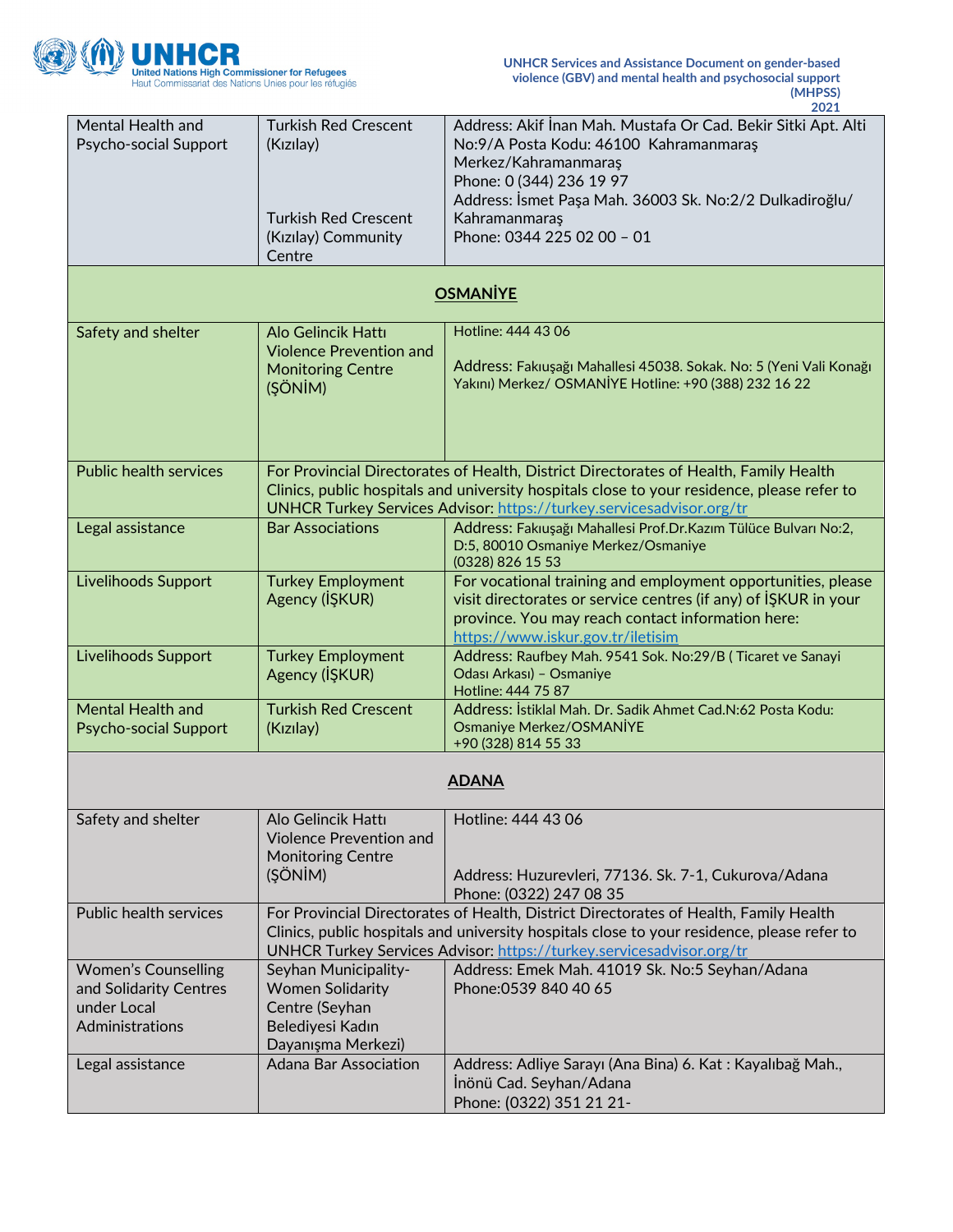

|                                            |                                                                                                                                                                                                                                                              | 2021                                                                                                                                                                                                                      |
|--------------------------------------------|--------------------------------------------------------------------------------------------------------------------------------------------------------------------------------------------------------------------------------------------------------------|---------------------------------------------------------------------------------------------------------------------------------------------------------------------------------------------------------------------------|
|                                            |                                                                                                                                                                                                                                                              | (0322) 359 48 88 - (0322) 359 49 72                                                                                                                                                                                       |
| Livelihoods Support                        | <b>Turkey Employment</b><br>Agency (IŞKUR)                                                                                                                                                                                                                   | For vocational training and employment opportunities, please<br>visit directorates or service centres (if any) of ISKUR in your<br>province. You may reach contact information here:<br>https://www.iskur.gov.tr/iletisim |
| Mental Health and<br>Psycho-social Support | <b>Turkish Red Crescent</b><br>(Kızılay) Community<br>Centre                                                                                                                                                                                                 | Address: Emek Mh. Emek Cd. No:10/A Seyhan/ADANA<br>Phone: 0322 431 05 00 - 01                                                                                                                                             |
| Other (list as available:<br>NGOs, etc.)   | <b>Positive Living</b><br><b>Association (Pozitif</b><br>Yaşam Derneği)<br>counselling service                                                                                                                                                               | Hotline: 0850 888 0539                                                                                                                                                                                                    |
|                                            | <b>Mavi Kalem Association</b><br>counselling service                                                                                                                                                                                                         | Hotline: 850 441 62 84                                                                                                                                                                                                    |
| <b>MALATYA</b>                             |                                                                                                                                                                                                                                                              |                                                                                                                                                                                                                           |
| Safety and shelter                         | Alo Gelincik Hattı                                                                                                                                                                                                                                           | Hotline: 444 43 06                                                                                                                                                                                                        |
|                                            | <b>Violence Prevention and</b><br><b>Monitoring Centre</b><br>(ŞÖNİM)                                                                                                                                                                                        | Address: Özalper Mahallesi Kardeşlik Sokak. No:33<br>Yeşilyurt/MALATYA<br>Hotline: +90 (422) 212 32 25, +90 (422) 212 32 26                                                                                               |
| <b>Public health services</b>              | For Provincial Directorates of Health, District Directorates of Health, Family Health<br>Clinics, public hospitals and university hospitals close to your residence, please refer to<br>UNHCR Turkey Services Advisor: https://turkey.servicesadvisor.org/tr |                                                                                                                                                                                                                           |
| Legal assistance                           | <b>Bar Associations</b>                                                                                                                                                                                                                                      | Address: Halfettin, KORU SOKAK NO:1, 44100 Battalgazi/Malatya<br>(0422) 325 86 85                                                                                                                                         |
| Livelihoods Support                        | <b>Turkey Employment</b><br>Agency (IŞKUR)                                                                                                                                                                                                                   | For vocational training and employment opportunities, please<br>visit directorates or service centres (if any) of ISKUR in your<br>province. You may reach contact information here:<br>https://www.iskur.gov.tr/iletisim |
| Livelihoods Support                        | <b>Turkey Employment</b><br>Agency (IŞKUR)                                                                                                                                                                                                                   | Address: Dabakhane, Çevre Yolu Cd. No:163, 44000<br>Battalgazi/Malatya<br>444 75 87                                                                                                                                       |
| Mental Health and<br>Psycho-social Support | <b>Turkish Red Crescent</b><br>(Kızılay)                                                                                                                                                                                                                     | Kavaklibağ Mah. Halep Cad. N:22 K:1 Posta Kodu: 44000 Malatya<br>Merkez/Malatya<br>+90 (422) 321 27 48                                                                                                                    |
| <u>ADIYAMAN</u>                            |                                                                                                                                                                                                                                                              |                                                                                                                                                                                                                           |
| Safety and shelter                         | Alo Gelincik Hattı                                                                                                                                                                                                                                           | Hotline: 444 43 06                                                                                                                                                                                                        |
|                                            | <b>Violence Prevention and</b><br><b>Monitoring Centre</b><br>(ŞÖNİM)                                                                                                                                                                                        | Address: Altınşehir Mahallesi Gölbaşı Karayolu 5. Km no:28<br>Merkez/ADIYAMAN<br>Phone: 0 (416) 223 12 62                                                                                                                 |
| Public health services                     | For Provincial Directorates of Health, District Directorates of Health, Family Health<br>Clinics, public hospitals and university hospitals close to your residence, please refer to<br>UNHCR Turkey Services Advisor: https://turkey.servicesadvisor.org/tr |                                                                                                                                                                                                                           |
| Legal assistance                           | <b>Bar Associations</b>                                                                                                                                                                                                                                      | Address: Turgut Reis Mah. Ataturk Bulvari, Adliye Sarayi<br>Kat:2<br>Phone: (0416) 216 13 51                                                                                                                              |